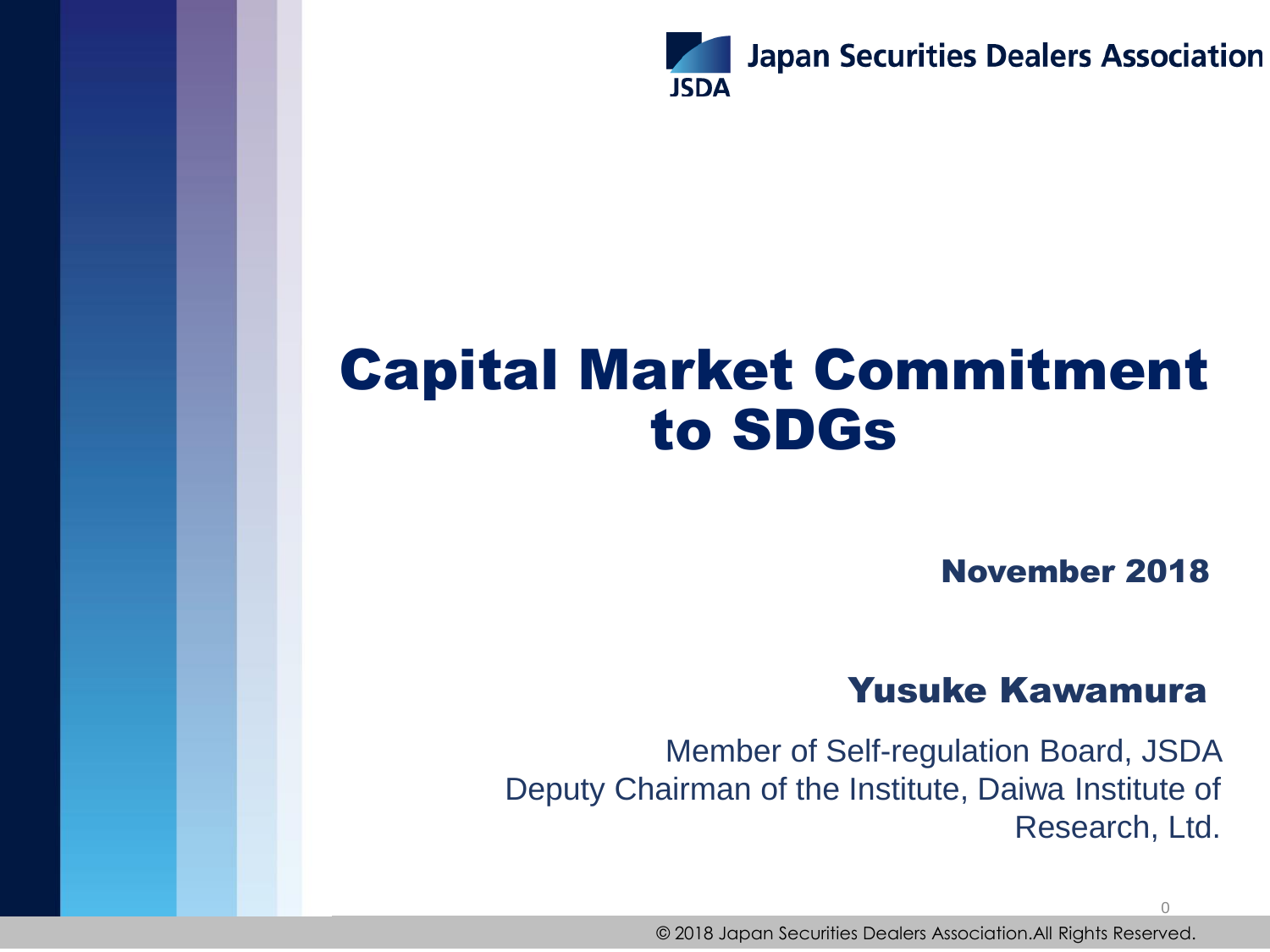### 1. What are the Sustainable Development Goals (SDGs)?



# SUSTAINABLE CEATALS



Source: United Nations

1

- 17 goals and 169 targets announced by the United Nations in 2015
- Aimed to be achieved by 2030
- Based on the SDGs, members of the UN seek to alleviate poverty, combat inequality, and address climate change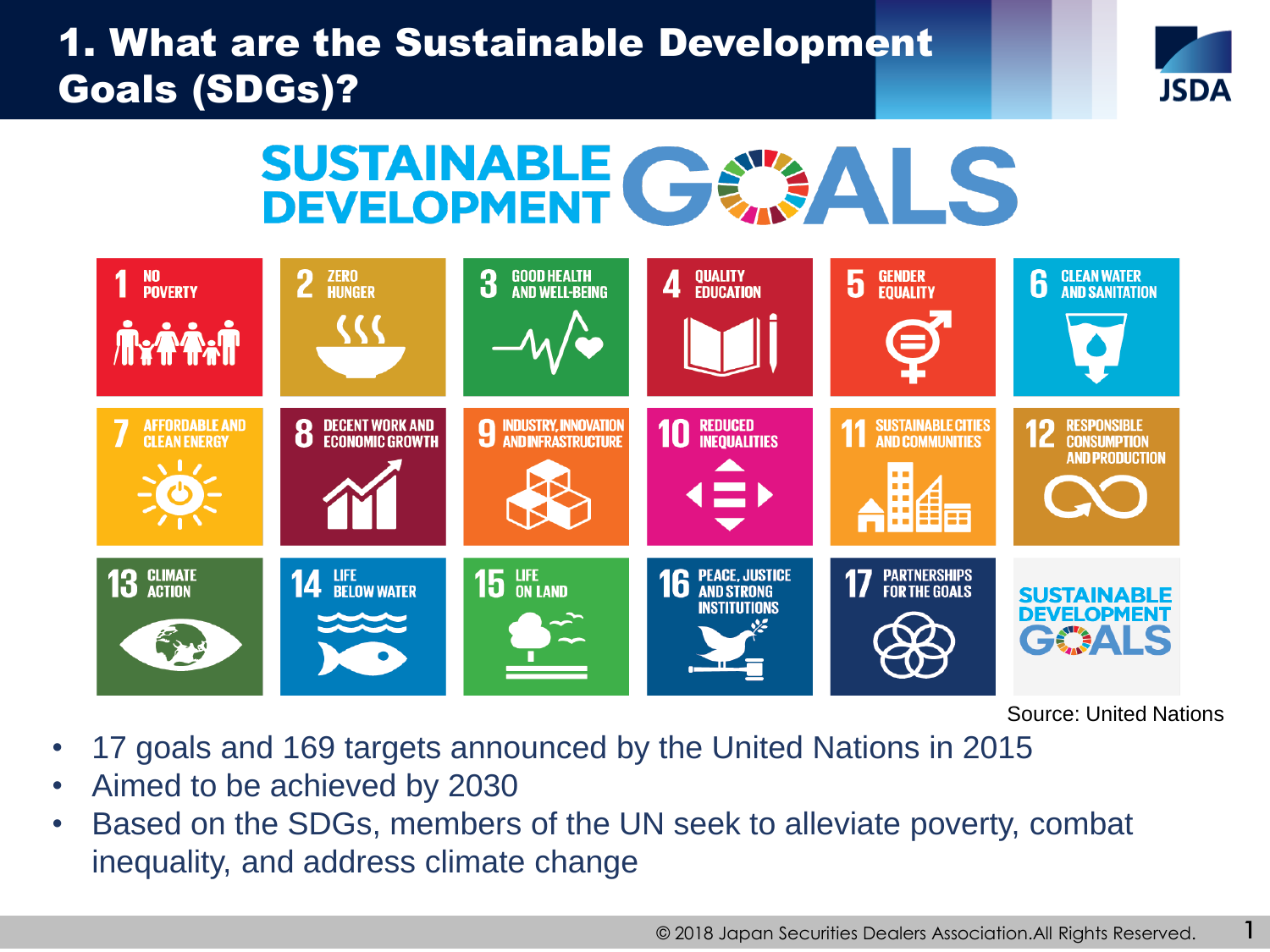### 2. Development in Japan for SDGs



| 2016 | Government of Japan established "SDGs Promotion Headquarters" headed by the<br><b>Prime Minister</b>                                               |
|------|----------------------------------------------------------------------------------------------------------------------------------------------------|
|      | The headquarters established "SDGs Implementation Guiding Principles"                                                                              |
| 2017 | Minister of Foreign Affairs of Japan attended "High Level Political Forum on<br>Sustainable Development (HLPF)" held by United Nations             |
|      | Japan's Green Bond Guidelines 2017 was established by Ministry of Environment                                                                      |
|      | <b>GPIF selects ESG Indices</b>                                                                                                                    |
|      | "SDGs Action Plan 2018" was established by SDGs Promotion Headquarters                                                                             |
| 2018 | High Level Meeting on ESG Finance set up by the Ministry of Environment<br>released recommendations - Toward becoming a big power in ESG finance - |